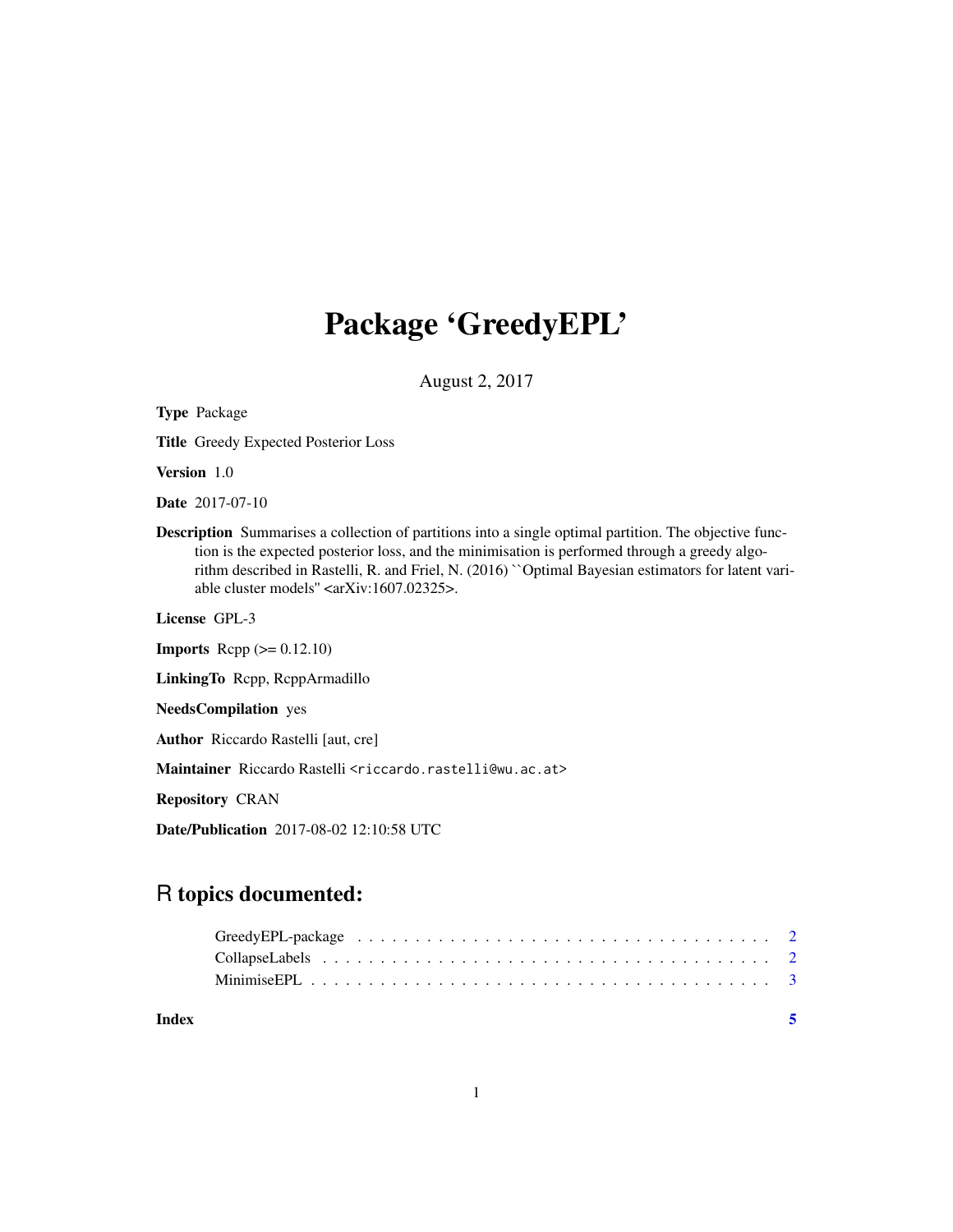<span id="page-1-0"></span>GreedyEPL-package *Greedy Expected Posterior Loss*

#### Description

Summarises a collection of partitions into a single optimal partition. The objective function is the expected posterior loss, and the minimisation is performed through a greedy algorithm described in Rastelli, R. and Friel, N. (2016) "Optimal Bayesian estimators for latent variable cluster models" <arXiv:1607.02325>.

#### Author(s)

Riccardo Rastelli

Mantainer: Riccardo Rastelli <riccardo.rastelli@wu.ac.at>

#### References

Rastelli, R. and Friel, N. (2016) "Optimal Bayesian estimators for latent variable cluster models", <https://arxiv.org/abs/1607.02325>

<span id="page-1-1"></span>CollapseLabels *CollapseLabels*

#### Description

Performs a permutation on the group labels so that, if K non-empty groups are present, the labels used are exactly  $\{1, \ldots, K\}$ .

#### Usage

```
CollapseLabels(decision)
```
#### Arguments

decision A vector identifying a partition. The entries must be positive integers.

#### Details

The labels of the clustering provided  $\{1,\ldots, G\}$  are mapped into  $\{1,\ldots, K\}$  (K is less or equal than G) based on their order of appearance in the vector provided.

#### Examples

```
set.seed(123)
decision <- sample(1:50, 50, TRUE)
CollapseLabels(decision = decision)
```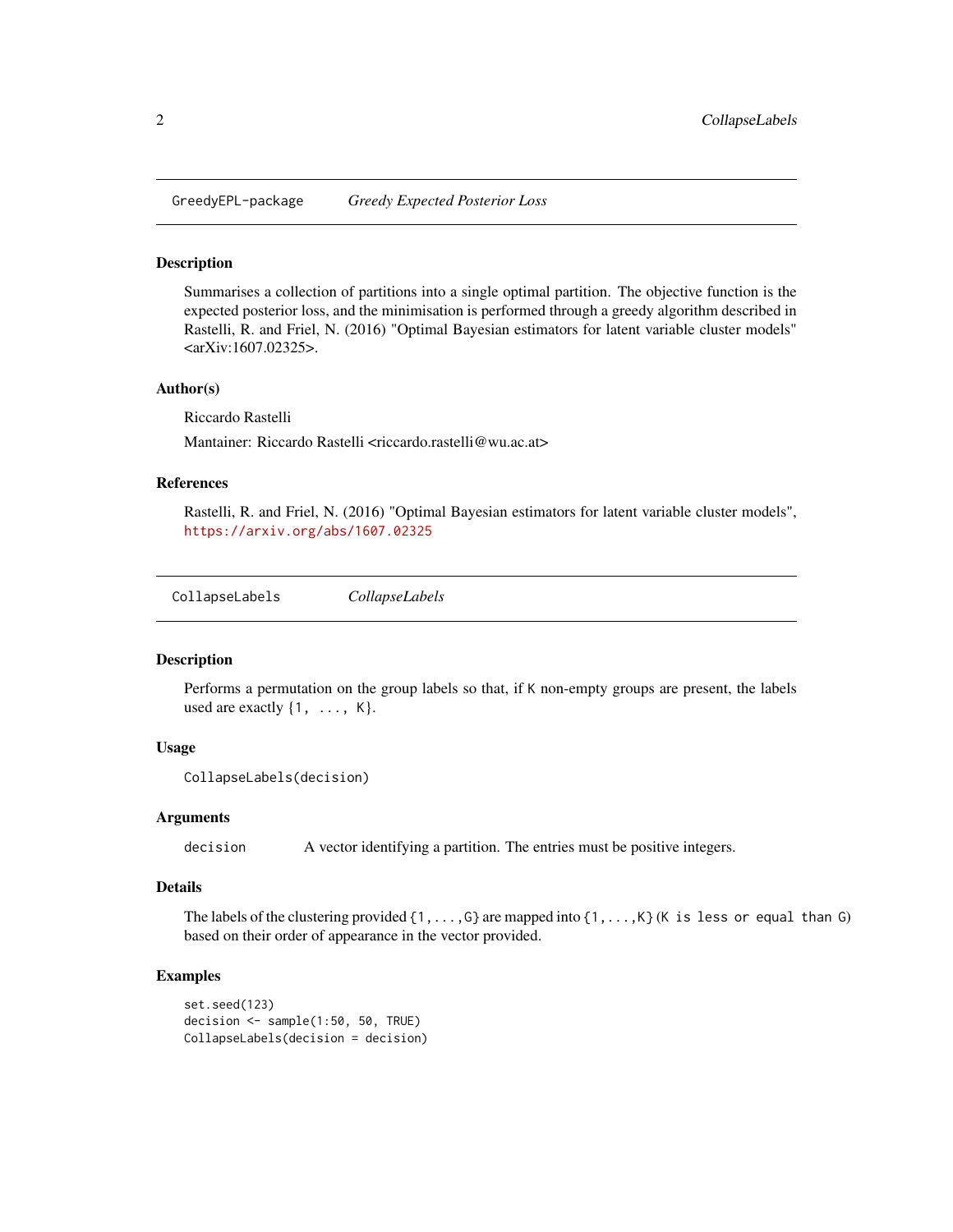<span id="page-2-0"></span>MinimiseEPL *MinimiseEPL*

### **Description**

Performs greedy optimisation to find the Bayes optimal decision given a collection (sample) of partitions.

#### Usage

```
MinimiseEPL(sample_of_partitions, pars = list())
```
#### Arguments

| sample_of_partitions |                                                                                        |  |
|----------------------|----------------------------------------------------------------------------------------|--|
|                      | A TxN matrix whose rows correspond to partitions of the same N data observa-<br>tions. |  |
| pars                 | A number of additional parameters. See 'Details'.                                      |  |

### Details

- weights: a vector of size T assigning a positive weight to each of the partitions in the sample. The vector does not have to be normalised but its entries must be positive numbers. If unspecified all weights are set to 1.
- Kup: positive integer identifying the number of groups used to generate the random initial partition. Defaults to N.
- decision\_init: a vector of size N identifying the partition used to initialise the greedy algorithm. Entries must be integers greater than one. The default is sample(1:Kup, N, TRUE). Note that the number of groups in the initial partition also corresponds to the maximum number of groups allowed.
- loss\_type: defines the loss function to be used in the expected posterior loss minimisation. Can be one of "VI" (Variation of Information), "B" (Binder's loss), "NVI" (Normalised Variation of Information) or "NID" (Normalised Information Distance). Defaults to "VI".

#### References

Rastelli, R. and Friel, N. (2016) "Optimal Bayesian estimators for latent variable cluster models", <https://arxiv.org/abs/1607.02325>

## See Also

[CollapseLabels](#page-1-1).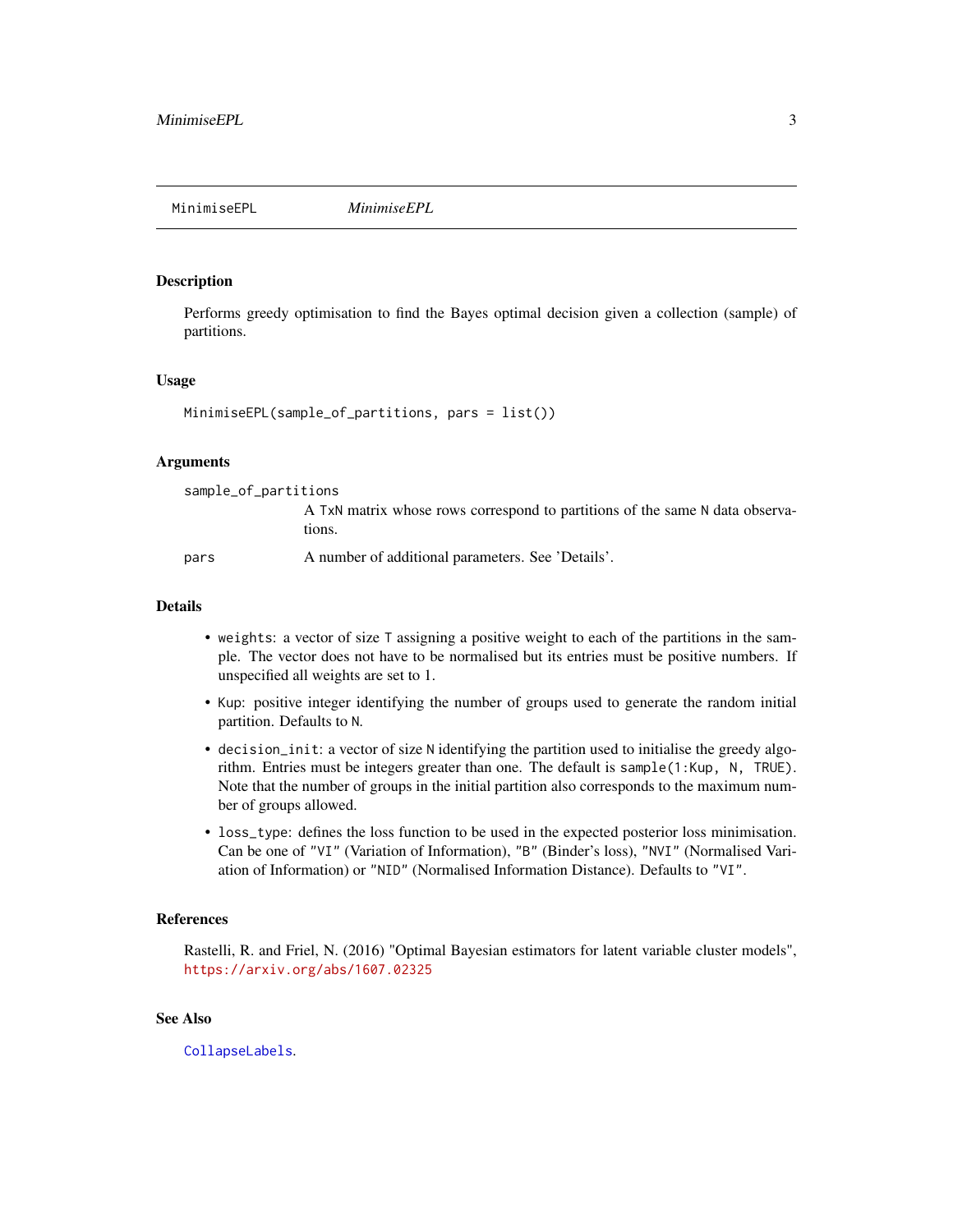# Examples

```
set.seed(123)
N < -10niter <- 50
Kup < -3sample_of_partitions <- matrix(sample(x = 1:Kup, size = niter*N, replace = TRUE), niter, N)
loss_type = "VI"
output <- MinimiseEPL(sample_of_partitions, list(Kup = Kup, loss_type = loss_type))
output$decision
output$EPL
```